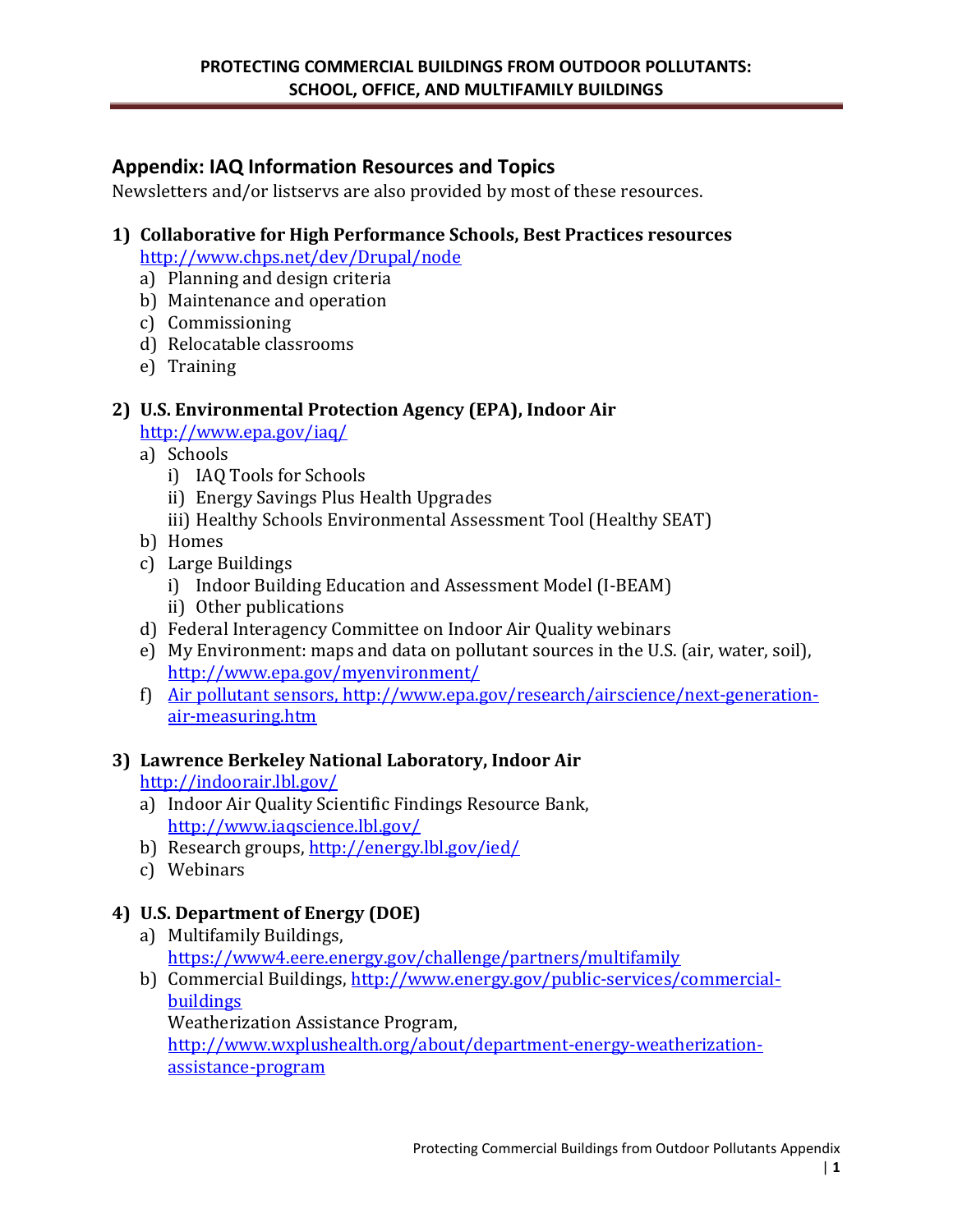# **5) National Center for Healthy Homes**

<http://www.nchh.org/>

- a) Elder Apartments Green Rehab, [http://www.nchh.org/Research/GreenRehabilitationofElderApartmentTreatments.](http://www.nchh.org/Research/GreenRehabilitationofElderApartmentTreatments.aspx) [aspx](http://www.nchh.org/Research/GreenRehabilitationofElderApartmentTreatments.aspx)
- b) Research
- c) Training
- d) Resources
- e) Policy

#### **6) National Institute for Standards and Technology, IAQ & Ventilation Group** [http://www.nist.gov/el/building\\_environment/airquality](http://www.nist.gov/el/building_environment/airquality)

- a) IAQ
- b) Ventilation
- c) Air Cleaning
- d) Sustainability
- e) Modeling
- f) R&D

# **7) National Institute for Building Science, Whole Building Design Guide**

<http://www.wbdg.org/>

- a) Air sealing and building commissioning
- b) Ventilation and air filtration
- c) Moisture control
- d) Operation and Maintenance
- e) Guidance on various other topics

# **8) California Air Resources Board (CARB), IAQ and Personal Exposure Program**

<http://www.arb.ca.gov/research/indoor/indoor.htm>

- a) Schools,<http://www.arb.ca.gov/research/health/school/school.htm>
- b) Community Health and Environmental Justice,<http://www.arb.ca.gov/ch/ch.htm>
- c) Air Cleaning Devices
- d) IAQ Guidelines Wood burning Handbook, [http://www.arb.ca.gov/research/indoor/wood\\_burning\\_handbook.pdf](http://www.arb.ca.gov/research/indoor/wood_burning_handbook.pdf) Land Use Handbook,<http://www.arb.ca.gov/ch/landuse.htm>
- e) IAQ Research and webinars
- f) Review and recommendations: Report to the Legislature

# **9) California Department of Public Health (CDPH), IAQ Program**

<http://www.cdph.ca.gov/programs/IAQ/Pages/default.aspx>

- a) Regulations
- b) Resources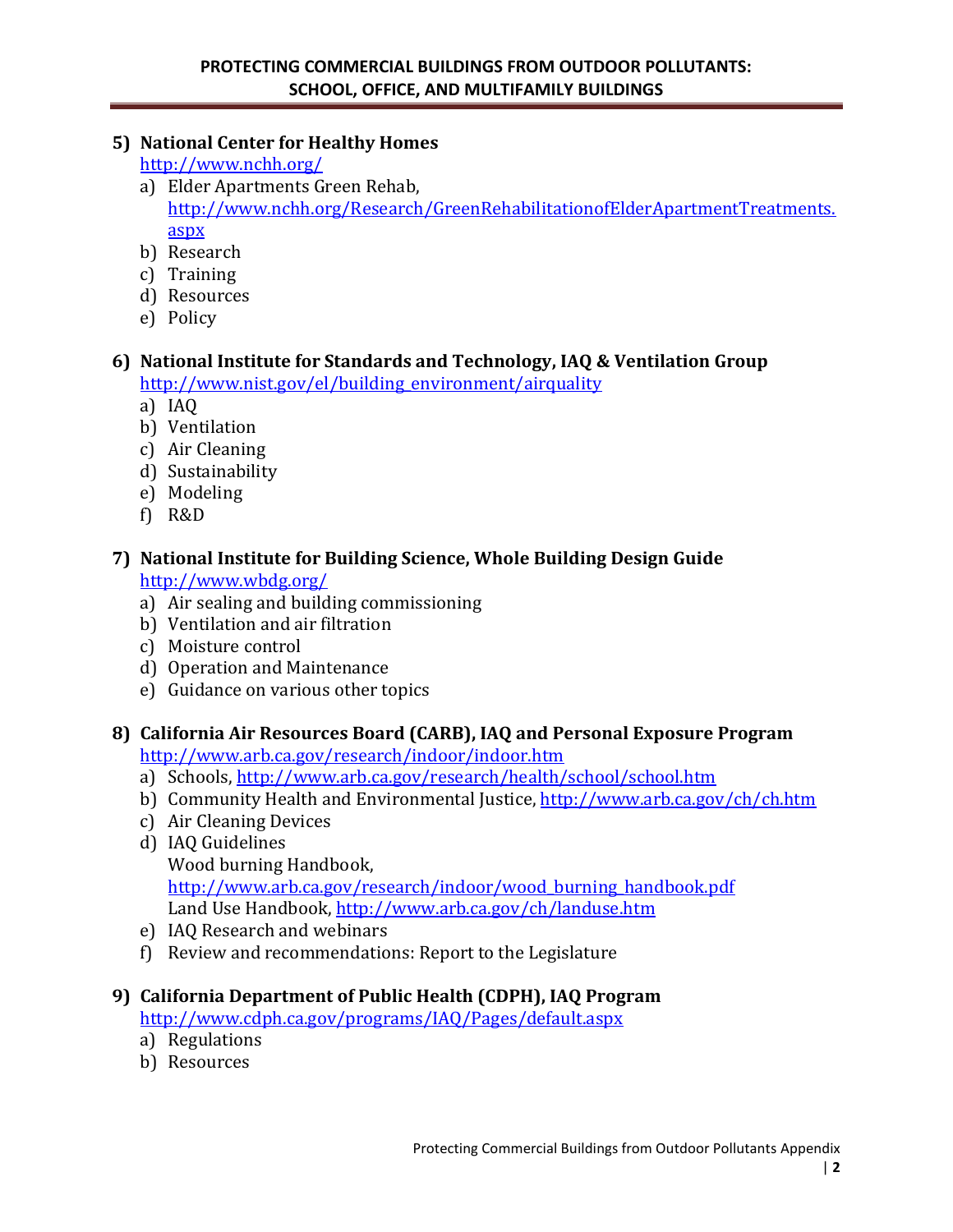# **10) Centers for Diseases Control and Prevention (CDC) and National Institute of Occupational Safety and Health (NIOSH), IEQ Programs**

<http://www.cdc.gov/niosh/topics/indoorenv/>

- a) Resources, guidance
- b) Legionellosis
- c) Filtration guidance

# **11) Federal Emergency Management Administration (FEMA)**

a) Shelter and Safe Room design guide, <http://www.fema.gov/pdf/plan/prevent/rms/453/fema453.pdf>

#### **12) Canada Mortgage and Housing Corporation, High-rise and Multifamily Buildings**

<https://www.cmhc-schl.gc.ca/en/inpr/bude/himu/>

a) R&D

- b) Healthy high rises
- c) Education

#### **13) National Research Council Canada, IAQ Program**

[http://www.nrc-cnrc.gc.ca/eng/reports/2013\\_2014/clean\\_air\\_regulatory\\_agenda.html](http://www.nrc-cnrc.gc.ca/eng/reports/2013_2014/clean_air_regulatory_agenda.html)

# **14) Health Canada**

a) Residential Indoor Air Quality Guidelines, <http://www.hc-sc.gc.ca/ewh-semt/air/in/res-in/index-eng.php>

#### **15) Environment Canada**

a) Environmental indicators, monitoring, emissions, <http://www.ec.gc.ca/indicateurs-indicators/default.asp?lang=En>

#### **16) European Union**

a) Indoor air review,

[http://ec.europa.eu/health/scientific\\_committees/opinions\\_layman/en/indoor-air](http://ec.europa.eu/health/scientific_committees/opinions_layman/en/indoor-air-pollution/index.htm)[pollution/index.htm](http://ec.europa.eu/health/scientific_committees/opinions_layman/en/indoor-air-pollution/index.htm)

- b) Research, [http://www.env-health.org/news/latest-news/article/indoor-air](http://www.env-health.org/news/latest-news/article/indoor-air-quality-results-from-eu)[quality-results-from-euW](http://www.env-health.org/news/latest-news/article/indoor-air-quality-results-from-eu)orld Health Organization
- c) Indoor Air Guidelines, [http://www.euro.who.int/en/health-topics/environment-and-health/air](http://www.euro.who.int/en/health-topics/environment-and-health/air-quality/publications/2010/who-guidelines-for-indoor-air-quality-selected-pollutants)[quality/publications/2010/who-guidelines-for-indoor-air-quality-selected](http://www.euro.who.int/en/health-topics/environment-and-health/air-quality/publications/2010/who-guidelines-for-indoor-air-quality-selected-pollutants)[pollutants](http://www.euro.who.int/en/health-topics/environment-and-health/air-quality/publications/2010/who-guidelines-for-indoor-air-quality-selected-pollutants)
- d) Air sensor R&D, EuNetAir,<http://www.eunetair.it/>